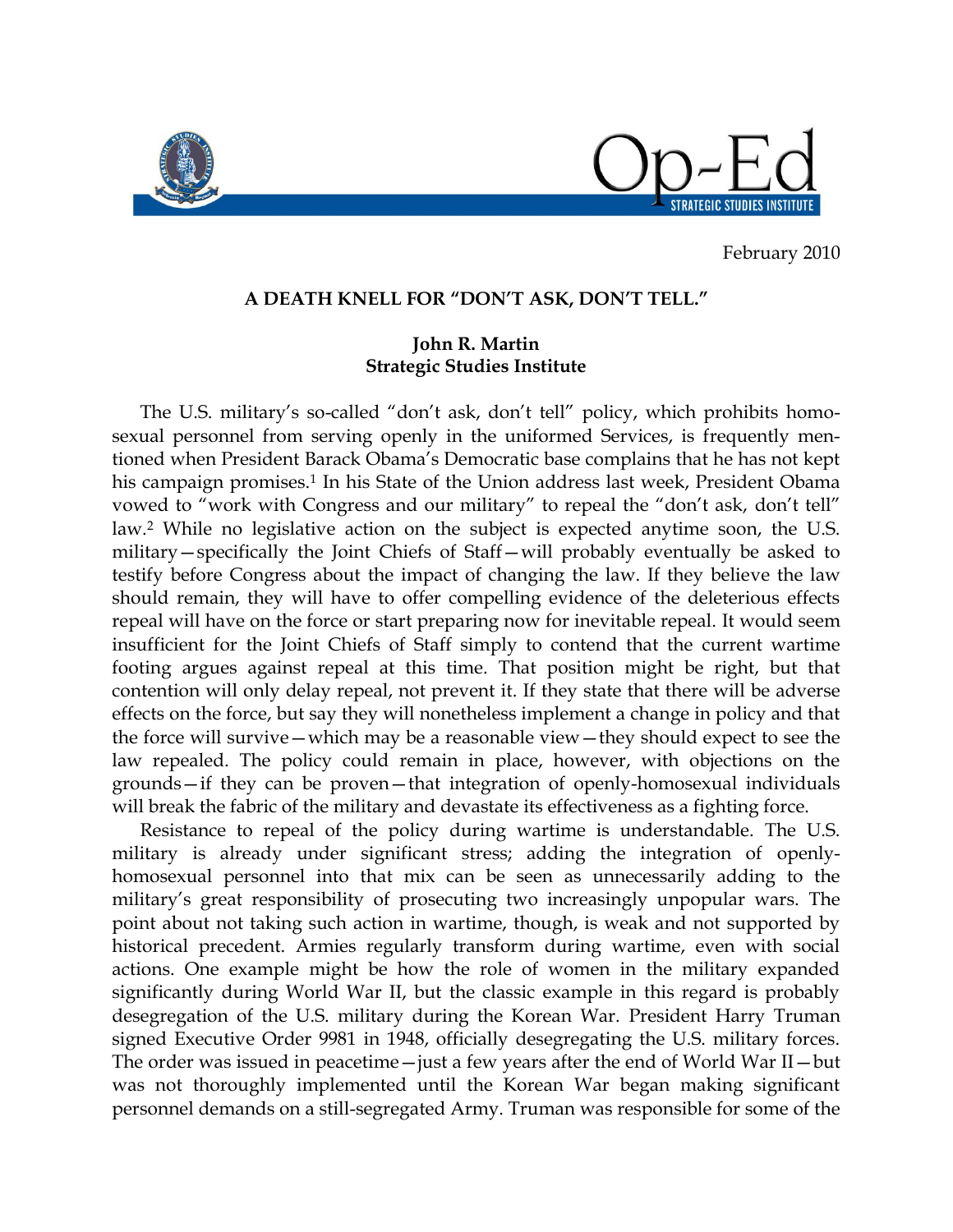delay because he did not establish a timeline for implementation; instead, he directed that the policy would be implemented "as rapidly as possible . . . without impairing efficiency or morale."<sup>3</sup> The Army and the other Services were reluctant to implement the President"s policy until the manpower demands of the Korean War forced their hands.

Some will claim that the differences between race, gender, and sexual orientation are too dramatic for this example to be used to support this latest round of integration. However, what is important is the social phenomenon of integration. The Joint Chiefs of Staff might argue that the integration task is too difficult. The factors—race, gender, or sexual orientation—are somewhat secondary to that argument. A contemporary argument that the stress placed on the Services by the current wars is too demanding to allow for the integration of openly-homosexual Service members does not hold water any better than past arguments against racial or gender integration.

If the Joint Chiefs state that the change can be made without destroying the morale of the force, they would effectively be saying that they will support—perhaps reluctantly—the change in the policy. The Congress could then decide that the time is right to repeal the 1993 legislation, and the President could expect that there would be no exodus of senior military leaders because of it.

The Military Readiness Enhancement Act would replace "don't ask, don't tell" with a policy forbidding discrimination on the basis of sexual orientation. That proposed legislation, led by Iraq war veteran Representative Patrick Murphy (R-PA), already has 186 co-sponsors in the House of Representatives.<sup>4</sup> While legislative action is probably not imminent—and unilateral executive action is proscribed by the law—the handwriting appears to be on the wall. The military leadership—as well as their civilian leaders—should take a firm and convincing stand on whether military service is incompatible with homosexuality. Regardless of the position taken, it would be prudent to start preparing now to implement a policy that allows openly-homosexual persons to serve.

There are significant issues associated with the integration of openly-homosexual people into the force. Examples include what to do about housing, applying benefits to homosexual partners and even the dissonance created in the force when, for example, chaplains—as a matter of ecclesiastical requirements—preach about the spiritual and moral dangers of a behavior that is protected. These issues need some prompt attention if homosexual integration is to proceed more quickly and more smoothly than did the integration of women and black men into the force. The foot-dragging during the years after President Truman issued his desegregation order was shameful; the principle of civilian control of the military—or simply the principle of following lawful orders mandates prompt obedience, even to distasteful policies.

If the nation"s senior military leaders truly believe that homosexuality is incompatible with military service, they should act now to marshal any facts that would support that position. An examination of the perceptions of the morality of the homosexual lifestyle and how those perceptions might play out within the Armed Forces might be appropriate areas of inquiry and analysis. However, the necessary factual basis may not